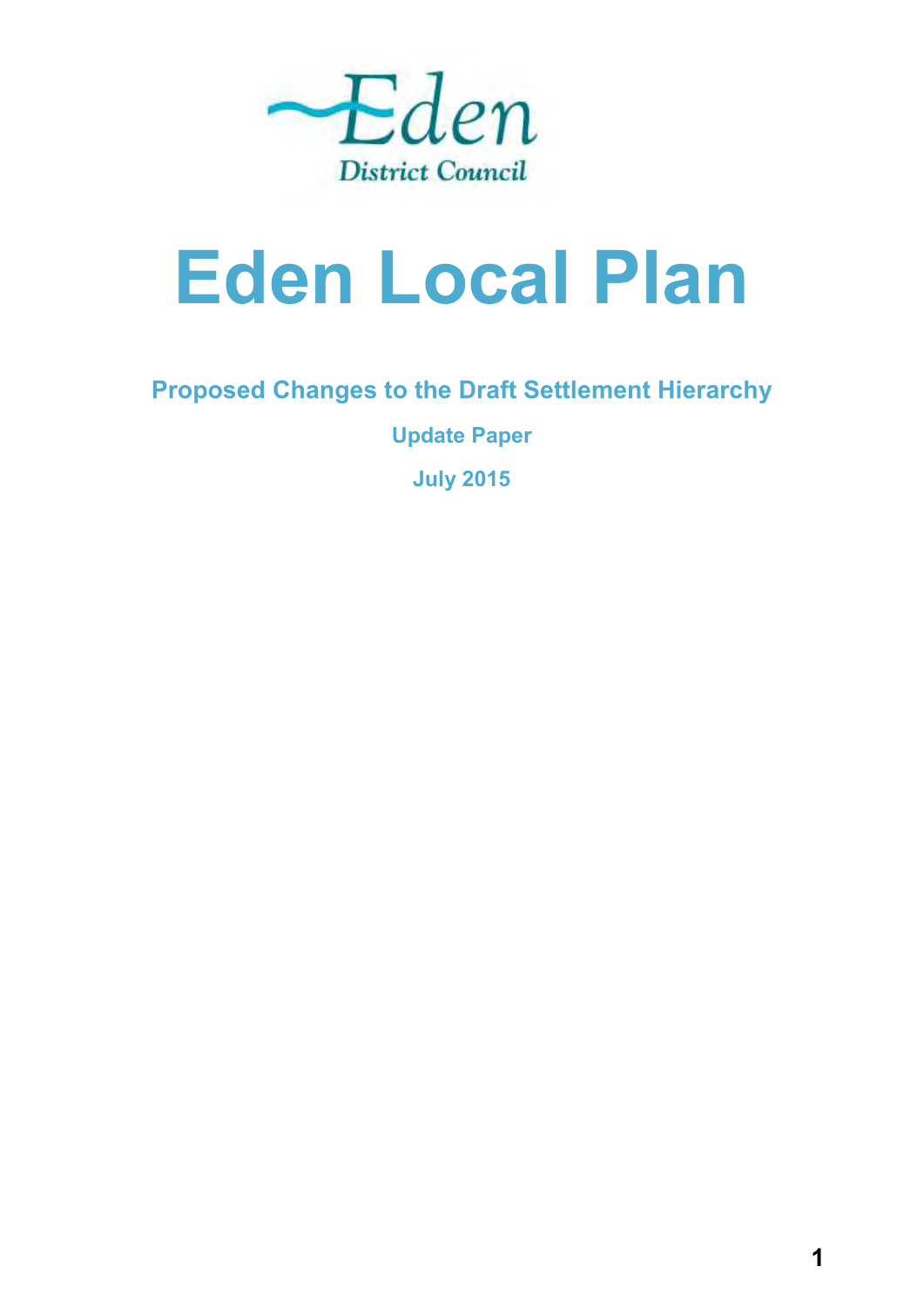## **Why has this paper been produced?**

1) This short paper explains some of the changes we are proposing to make to what is known as our 'settlement hierarchy' in the forthcoming Local Plan. We wanted to explain the possible changes and allow people to comment prior to the District Council asking for further comments and then submitting the plan to the Government for independent scrutiny.

#### **What is a settlement hierarchy and what is its purpose?**

2) The Preferred Options Local Plan published in July 2014 proposed a settlement hierarchy of a principal town (Penrith), three market towns (Alston, Appleby and Kirkby Stephen), twenty 'key hubs' and over a hundred 'villages and hamlets'. This proposed hierarchy was a way of directing amounts of new housing to our towns and villages, by setting the percentages of housing we expected to go to each tier. Land would then be allocated for housing accordingly and development rates monitored to see if the plan was working.

#### **How do we produce a settlement hierarchy?**

3) In practice there is no set way of doing it. We use a combination of past development rates, suggested development sites, the number of services in each settlement and finally some local knowledge and common sense. The difficult part is how we consistently identify the villages where an element of small scale housing development may come forward. We need some way of transparently deciding on our list, not least because our strategy will have to be explained and defended as we take the plan through independent examination.

#### **What is currently proposed?**

4) In our 2014 Local Plan 'Preferred Options' document we proposed the following hierarchy:

| <b>Towns</b>                | <b>New Homes</b> | <b>Percent</b> | <b>Housing</b><br><b>Allocations?</b> |
|-----------------------------|------------------|----------------|---------------------------------------|
| Penrith                     | 1800             | 50%            | Yes                                   |
| Alston                      | 144              | 4%             | Yes                                   |
| Appleby                     | 324              | 9%             | Yes                                   |
| Kirkby Stephen              | 252              | 7%             | <b>Yes</b>                            |
| <b>Total Towns</b>          | 2520             | 70%            |                                       |
| <b>Rural Areas</b>          |                  |                |                                       |
| <b>Key Hubs</b>             | 720              | 20%            | Yes                                   |
| <b>Villages and Hamlets</b> | 360              | 10%            | <b>No</b>                             |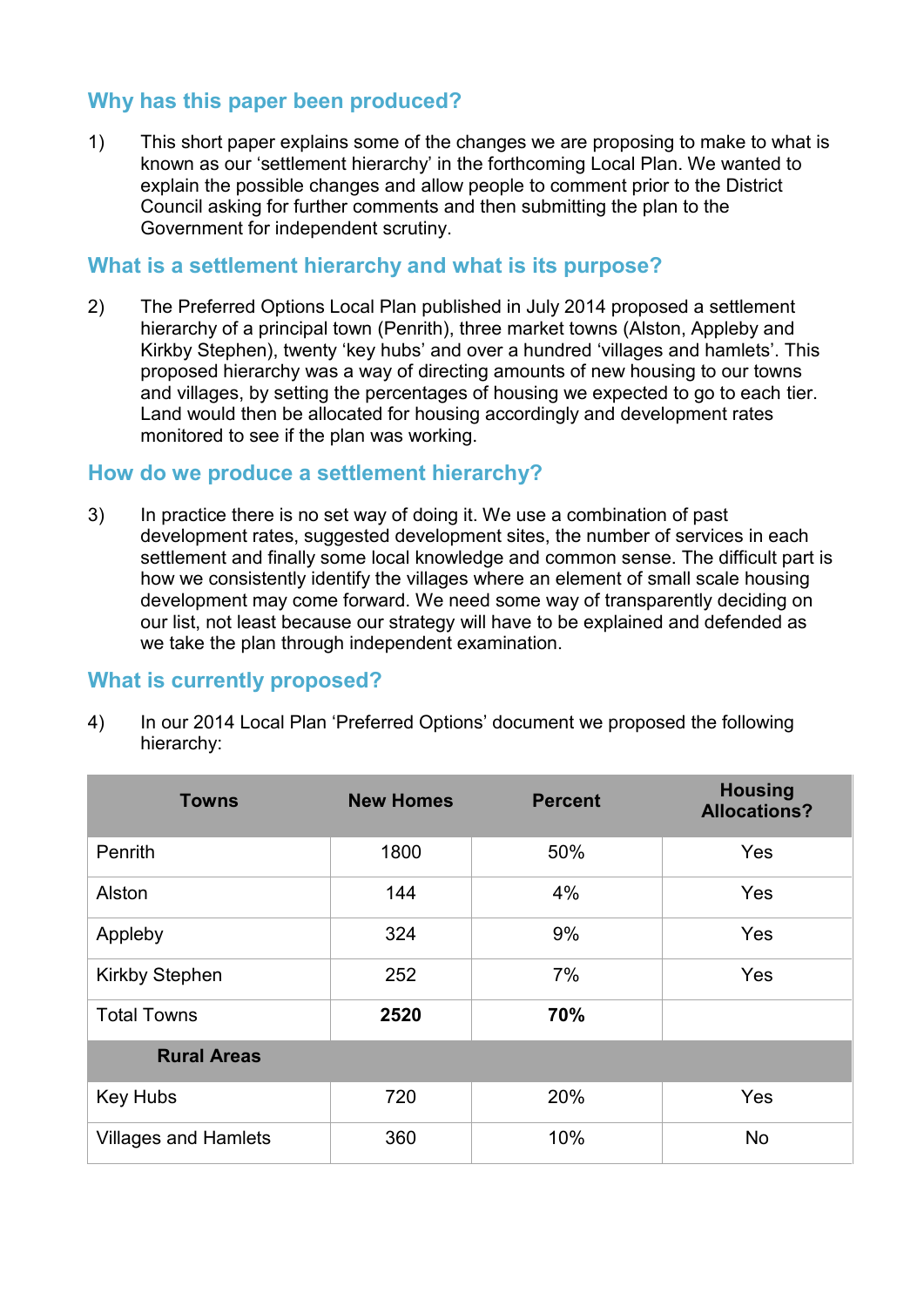- 5) Twenty **'Key Hubs'** were identified where some small scale housing growth was anticipated and land was proposed to be allocated for new houses in some:
	- **•** Armathwaite
	- Brough and Church Brough
	- Clifton
	- Greystoke
	- Hackthorpe
	- High Hesket
	- Kirkby Thore
	- Langwathby
- Nenthead
- Orton
- Plumpton
- Ravenstonedale
- Shap
- **Stainton**
- Tebay
- Temple Sowerby
- **Warcop**
- Yanwath

Low Hesket

• Lazonby

- 6) To qualify as a key hub, a settlement was to have the following core facilities:
	- Daily public transport to larger centres. To qualify, a settlement must have either a bus or rail service to a town either within, or outside of Eden.
	- Either a GP surgery or a primary school
- 7) We then defined a list of 90 smaller settlements under the classification **Villages and Hamlets.** The list comprised:

Aiketgate, Ainstable, Blencarn, Blencow, Bolton, Brackenber, Brampton, Brough Sowerby, Brougham, Burrels, Calthwaite, Catterlen, Cliburn, Colby, Crackenthorpe, Croglin, Crosby Garrett, Crosby Ravensworth, Culgaith, Drybeck, Dufton, Eamont Bridge, Edenhall, Ellonby, Gaisgill, Gamblesby, Garrigill, Glassonby, Great Asby, Great Musgrave, Great Ormside, Great Salkeld, Great Strickland, Hartley, High Bank Hill, Hilton, Hoff, Hunsonby, Hutton End, Ivegill, Johnby, Kaber, Keld, Kelleth, Kings Meaburn, Kirkland, Kirkoswald, Knock, Laithes, Lamonby, Little Asby, Little Musgrave, Little Salkeld, Little Strickland, Long Marton, Longdale, Maulds Meaburn, Melkinthorpe, Melmerby, Milburn, Millhouse, Morland, Motherby, Murton, Nateby, Newbiggin (Ains.), Newbiggin on Lune, Newbiggin (Dacre), Newbiggin (TS), Newby, Newton Reigny, North Dykes, Ousby, Outhgill, Reagill, Renwick, Roundthwaite, Ruckcroft, Salkeld Dykes, Sandford, Skelton, Skirwith, Sleagill, Sockbridge and Tirril, Soulby, Southwaite, Unthank, Waitby, Winskill, Winton.

8) Development was to be limited to infill sites or rounding off existing development in settlements to meet local need only.

#### **What's happened since?**

9) Firstly, following the publication of the Preferred Local Plan in Summer 2014 Cumbria County Council bus subsidy withdrawals led to the cancellation of a number of bus services, meaning a number of those settlements proposed as key hubs no longer have daily public transport. Additionally, Ravenstonedale primary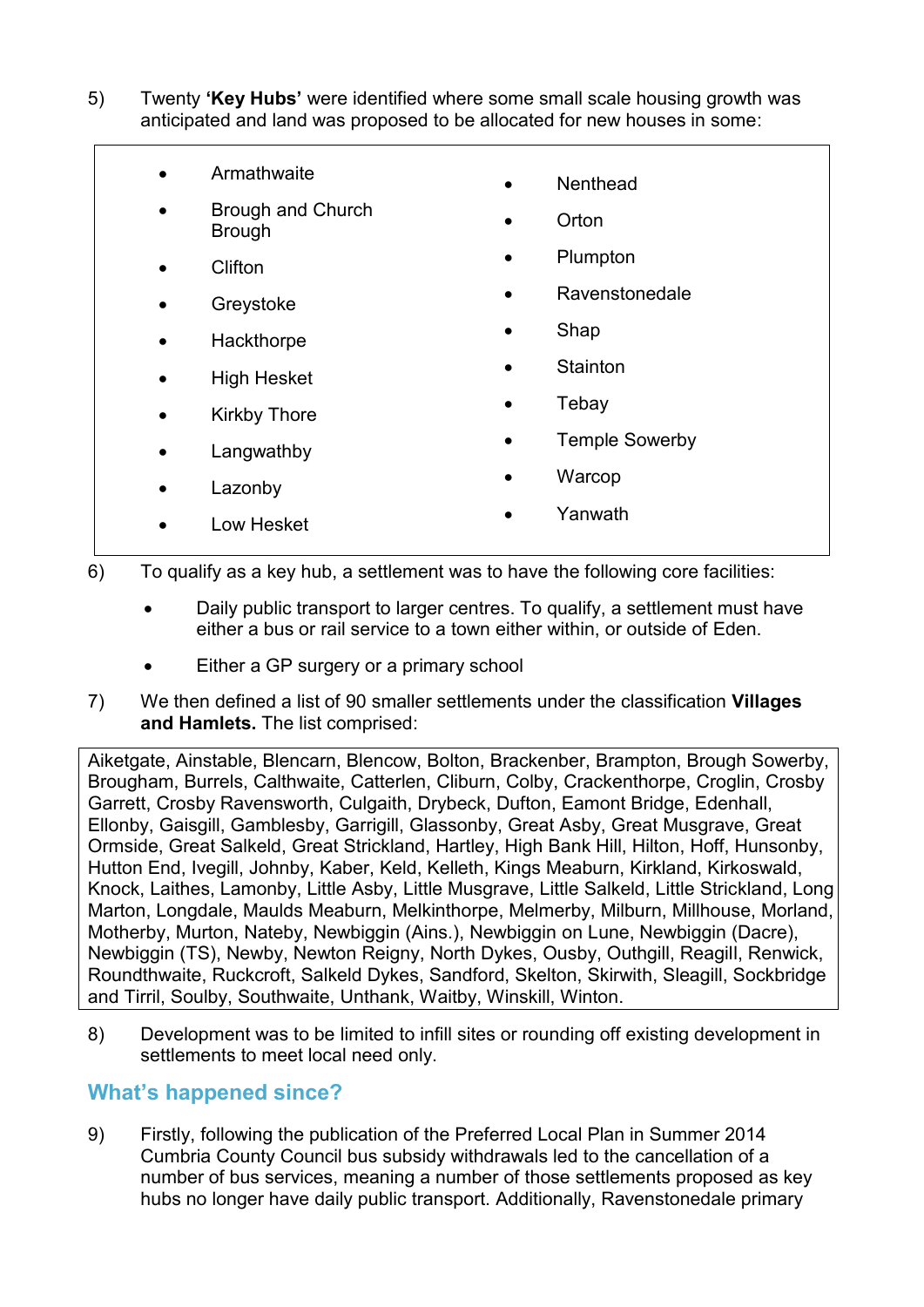school is due to close. In particular the cancellation of the daily 106 bus service between Kendal and Penrith, and the 105 serving Greystoke would remove Shap, Tebay, Greystoke, Clifton, Orton, Nenthead and Hackthorpe from the list as they no longer have a daily bus service. These are some of the largest and best served villages in terms of services provided within them and we feel it would be illogical to restrict future development in these locations compared with smaller, less well served villages that would remain in the key hub category due to continued daily public transport provision. Additionally the future of existing public transport in the rural areas is uncertain, and the list of key hubs would be vulnerable to future changes if the strict public transport criterion continues to be applied.

- 10) Secondly, we were also proposing to move from 46 'Local Service Centres' in our current planning framework (the 2010 Core Strategy) to 20 Key Hubs. We received some comments wanting other settlements identified. In addition such a reduction in the number meant fewer villages receiving more development – we now think it better that development is more evenly spread through the identification of additional hubs. This will also help reduce the risk of our development strategy not being fully fulfilled.
- 11) Thirdly, we received some requests for additional settlements to be included in our list of smaller villages and hamlets. This led us to revisit the list and revise how we identified villages and hamlets on a more consistent basis.
- 12) Fourth, since publishing our last draft it has proved difficult to come up with a robust list of housing allocations in the village hubs that will stand the test of time. This is because a Local Plan takes several years to prepare and in that time there is an element of the 'goalposts moving' in terms of planning applications being permitted or neighbourhood plans being prepared proposing different sites or scales of development to those in the Local Plan.

#### **What is now proposed?**

To take account of these changes we are proposing that in the next version of the plan (due for further consultation in early October) three changes will be made to the settlement hierarchy:

- We will revise our list of key hubs using a slightly different set of criteria, and identify twenty seven Key Hubs
- We will not allocate housing land in these hubs, instead we will leave it to neighbourhood plans and planning applications coming forward to decide when and where development is located
- We will slightly revise our list of villages and hamlets to make sure they are consistently identified.

#### **Revising the list of key hubs.**

*What's now being proposed?* 

13) We aim to take a pragmatic approach to identifying hubs, based on a combination of size of settlement and level of service provision. We are proposing that twenty seven '**Key Hubs'** are identified where we expect modest amounts of market led development to occur, to help meet local need and enable services to be protected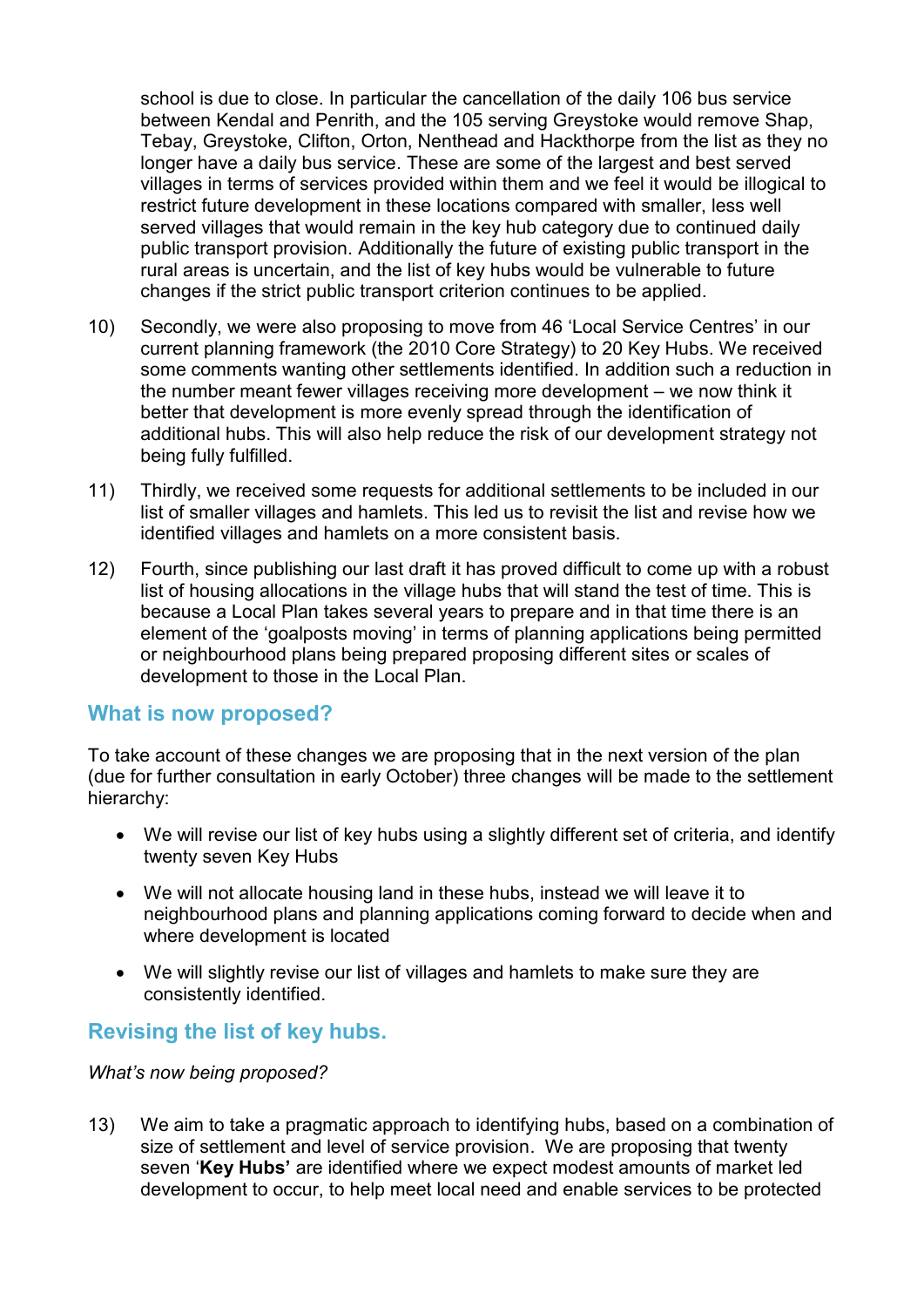and enhanced. Villages are to be identified as hubs if they contain more than one hundred properties and at least three key services taken from a list of a primary school, post office, shop, village hall, pub, GP surgery and church. We are also proposing to remove any villages from the list if they meet these criteria and but lie within the North Pennines Area of Outstanding Natural Beauty This would exclude Nenthead and Melmerby, both of which have limited development opportunities for larger housing sites in any case. In addition the future of Nenthead Primary School is currently under review as part of Cumbria County Council's consultation on education provision across Alston Moor.

14) This would provide the following list:

| Armathwaite                           | Langwathby            |
|---------------------------------------|-----------------------|
| $\bullet$                             | $\bullet$             |
| <b>Bolton</b>                         | Lazonby               |
| $\bullet$                             | ٠                     |
| Brough and Church Brough<br>$\bullet$ | Morland               |
| Clifton                               | Newton Reigny         |
| $\bullet$                             | ٠                     |
| Culgaith                              | Orton                 |
| $\bullet$                             | $\bullet$             |
| <b>Great Asby</b>                     | Plumpton              |
| ٠                                     |                       |
| <b>Great Salkeld</b>                  | Shap<br>$\bullet$     |
| Greystoke                             | <b>Skelton</b>        |
| $\bullet$                             | $\bullet$             |
| Hackthorpe                            | Sockbridge and Tirril |
| ٠                                     |                       |
| <b>High Hesket</b><br>$\bullet$       | Stainton              |
| <b>Kirkby Thore</b>                   | Tebay                 |
| $\bullet$                             | $\bullet$             |
| Kirkoswald<br>$\bullet$               | <b>Temple Sowerby</b> |
| Long Marton                           | Warcop                |
| Low Hesket                            |                       |

- 15) All of these villages are designated as 'Local Service Centres' in current policy (our 2010 Core Strategy) with the exception of Low Hesket, Newton Reigny and Great Salkeld.
- 16) New on the list from our Preferred Options consultation document we published last year are Bolton, Culgaith, Great Asby, Great Salkeld, Kirkoswald, Long Marton, Morland, Newton Reigny, Skelton and Sockbridge and Tirril. Nenthead (in the AONB) and Ravenstonedale (School Closure) have been removed from the 2014 list, as has Yanwath as it falls well below the 100 of more existing properties criterion.
- 17) In reviewing this list we were also mindful to make sure we avoid identifying and remote villages not served by any form of public transport. All of the identified Key Hubs do have some form of bus service (albeit not necessarily daily) and are reasonably close to one of our towns – Tebay is the furthest away from a town at 11.5 miles to Kirkby Stephen.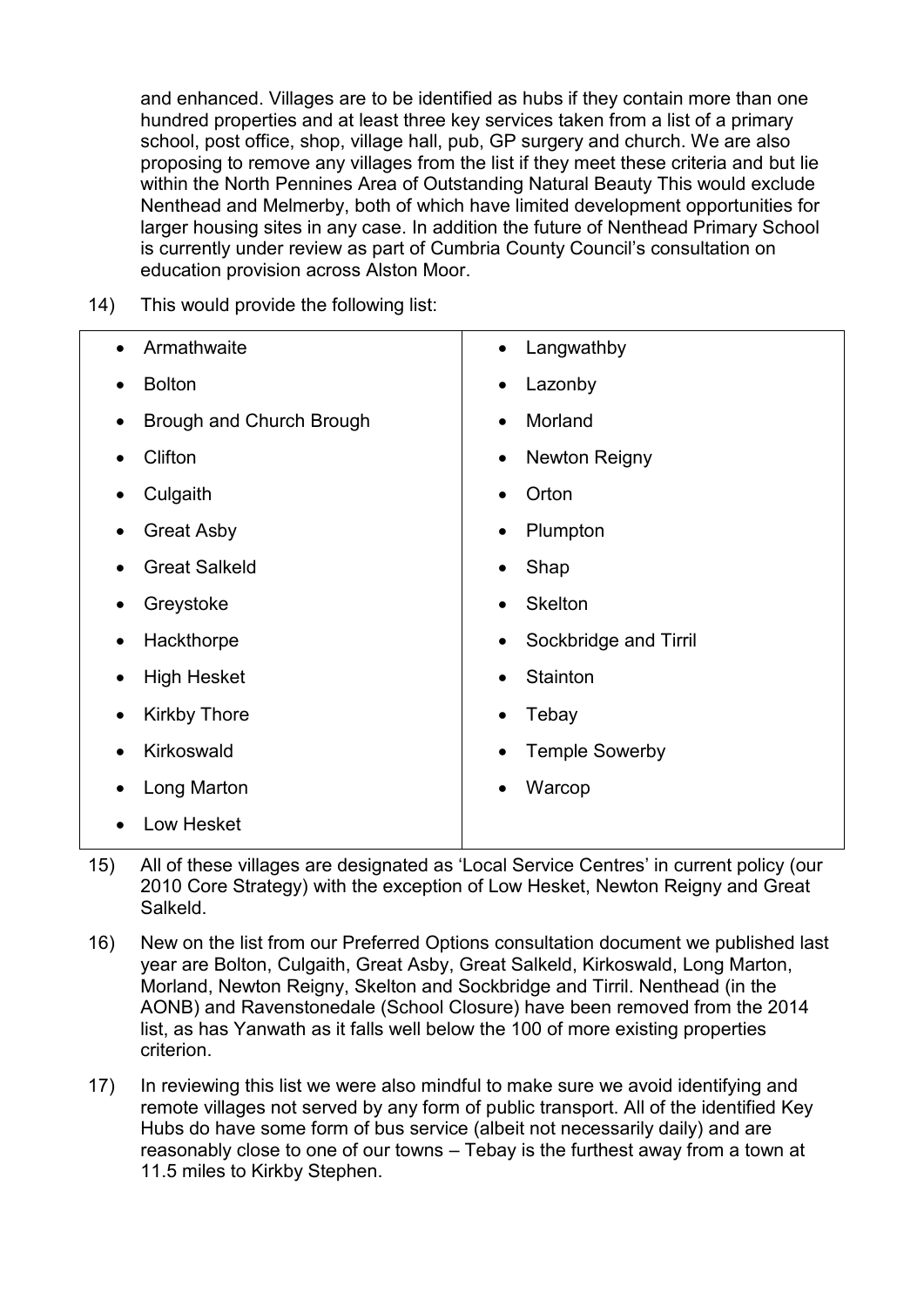18) We considered some alternative ways of distributing new housing back in April 2014<sup>1</sup>. In reviewing options again, in deciding on the option now set out in the paper we also considered retaining the approach proposed in the 2014 Proffered Options document detailed at the beginning of this paper. The 'pros' for this is that it would allow us to keep the existing evidence base and the methodology had been consulted on and generally supported. The 'cons' however are that it is no longer logical, consistent, transparent and defendable given changing nature of public transport provision. In addition, pursuing a lower number of 20 Key Hubs the number would remove lots of settlements compared to the 2010 Core Strategy approach, leading to increased development pressure on those identified. We therefore consider this new way of identifying Key Hubs to be a logical and pragmatic response to changing nature of rural public transport provision.

### **Revising the list of villages and hamlets**

- 19) The list published in 2014 began with a list of 65 villages sets out in Policy HS2 of the 1996 Local Plan, plus new villages over ten dwellings. We received a number of comments asking for settlements to be added. To make sure any new suggestions were consistent with the existing list we carried out the exercise again to identify all villages with a group of ten or more dwellings in a coherent group (excluding proposed hubs). This resulted in the following list of 89 villages:
	- Aiketgate, Ainstable, Blencarn, Blencow, Brackenber, Brampton, Brough Sowerby, Brougham, Burrells, Calthwaite, Catterlen, Cliburn, Clifton Dykes, Colby, Crackenthorpe, Croglin, Crosby Garrett, Crosby Ravensworth, Dufton, Eamont Bridge, Edenhall, Ellonby, Gaisgill, Gamblesby, Garrigill, Glassonby, Great Musgrave, Great Ormside, Great Strickland, Greystoke Gill, Hartley, High Bank Hill, Hilton, Hunsonby, Hutton End, Ivegill, Johnby, Kaber, Keld, Kelleth, Kings Meaburn, Knock, Laithes, Lamonby, Leadgate, Little Asby, Little Musgrave, Little Salkeld, Little Strickland, Longdale, Low Braithwaite, Low Moor, Maulds Meaburn, Melkinthorpe, Melmerby, Milburn, Millhouse, Motherby, Murton, Nateby, Nenthead, Newbiggin (Ains), Newbiggin (Dacre), Newbiggin (Temple Sowerby), Newbiggin-on-Lune, Newby, North Dykes, Old Town (High Hesket), Ousby, Outhgill, Pallet Hill, Raisbeck, Ravenstonedale, Reagill, Renwick, Roundthorn, Roundthwaite, Ruckcroft, South Dykes, Sandford, Skirwith, Sleagill, Soulby, Southwaite, Unthank (Gamblesby), Waitby, Winskill, Winton, Yanwath.
		- New in the list: Clifton Dykes, Greystoke Gill, Leadgate, Low Braithwaite, Low Moor, Nenthead, Old Town (High Hesket), Pallet Hill, Raisbeck, Ravenstondale, Roundthorn, South Dykes and Yanwath
		- Removed from the list: Bolton, Culgaith, Great Asby, Great Salkeld, Kirkoswald, Long Marton, Morland, Newton Reigny, Skelton, and Sockbridge & Tirril (now Key Hubs), and Drybeck, Hoff, Kirkland, and Salkeld Dykes (too small/dispersed).

## **Non-allocation of housing and employment land in Key Hubs**

<u>.</u>

20) As mentioned in paragraph 12 it has proved difficult to come up with a robust list of housing allocations in the village hubs that will stand the test of time. We have found

<sup>&</sup>lt;sup>1</sup> Housing Distribution Options Paper: http://www.eden.gov.uk/EasySiteWeb/GatewayLink.aspx?alId=43753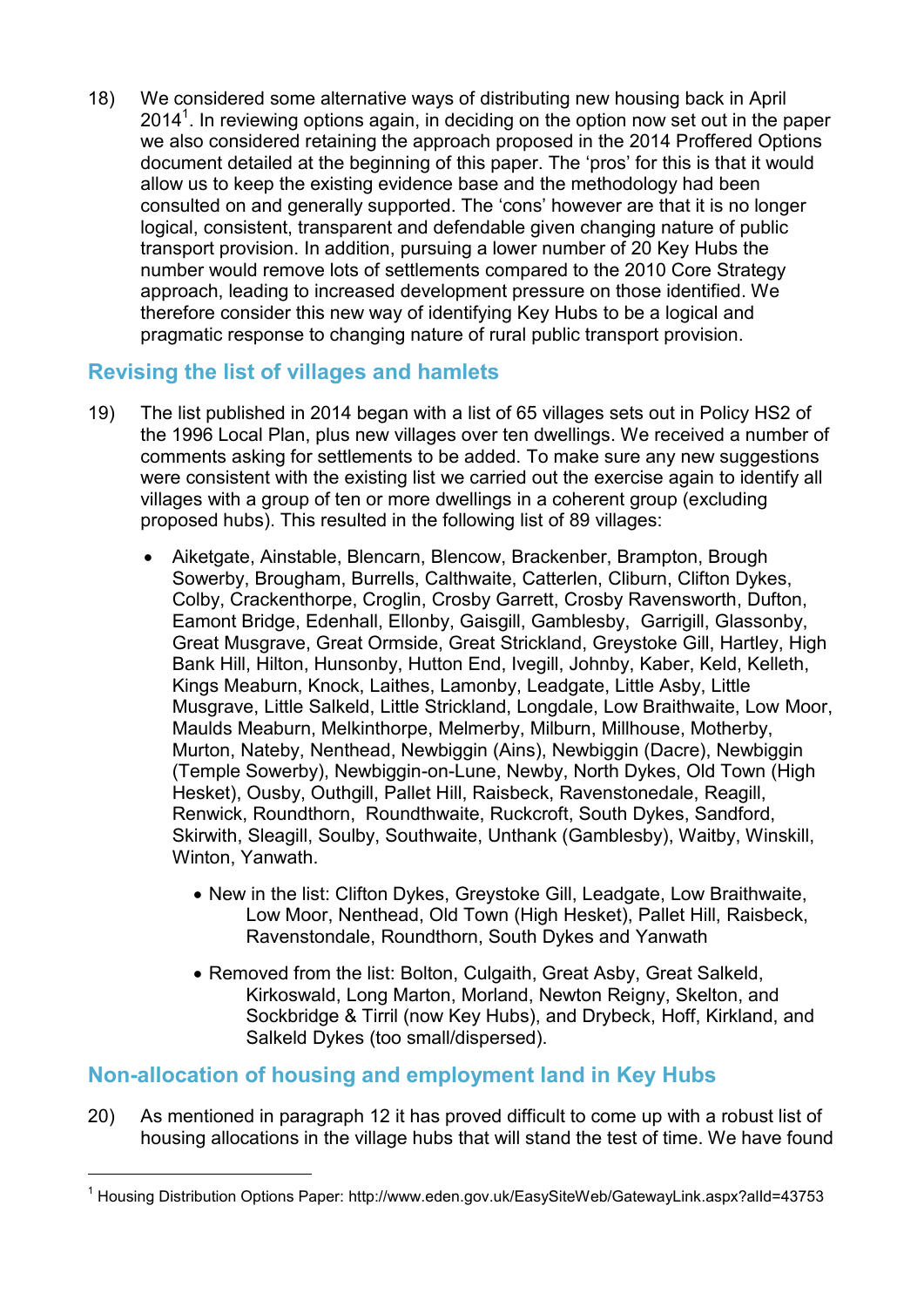that a combination of planning applications being submitted and approved as the plan progresses, together with neighbourhood planning activity are constantly making substantial changes to any allocation strategy we devise, given the small numbers of homes that are anticipated to come forward in the hubs beyond current planning commitments. The result is the risk that allocations strategy for the key hubs we set out becoming overtaken by events, and potentially undeliverable, as the plan moves towards adoption. To illustrate, new housing sites at Clifton, Stainton, Lazonby and High Hesket have been permitted since we last produced a draft plan, which would make a significant difference to how we would need to allocate sites if we were to do it again. Neighbourhood plans are also coming forward at Langwathby, Lazonby and Bolton with other Parishes also considering their own plans. We do not wish to prematurely allocate sites that may be against the wishes of any Parish and would prefer to work with them to identify land using the evidence we have amassed as part of work on the Local Plan.

21) Alongside this paper the District Council has published a draft 'Land Availability Assessment' (LAA) which sets out all the possible land that has been considered for housing throughout the district, and takes a view on whether it is developable and deliverable. Should villages wish to produce a neighbourhood plan which identified new housing sites this makes a good starting point, and we will work with any Parish Councils that want to take this route. In addition, information in this assessment will be used to inform any decisions on submitted planning applications for housing in our rural areas.

#### **Contact**

22) If you have any comments on this paper please send them to:

The Planning Policy Team

Eden District Council

Mansion House

Penrith

CA11 7YG

[loc.plan@eden.gov.uk](mailto:loc.plan@eden.gov.uk)

- 01768 817817
- 01768 890470
- Customer Services, Eden District Council, Town Hall, Penrith, Cumbria CA11 7QF
- $\boxtimes$  customer.services@eden.gov.uk
- Information on all our services is available 24/7 at www.eden.gov.uk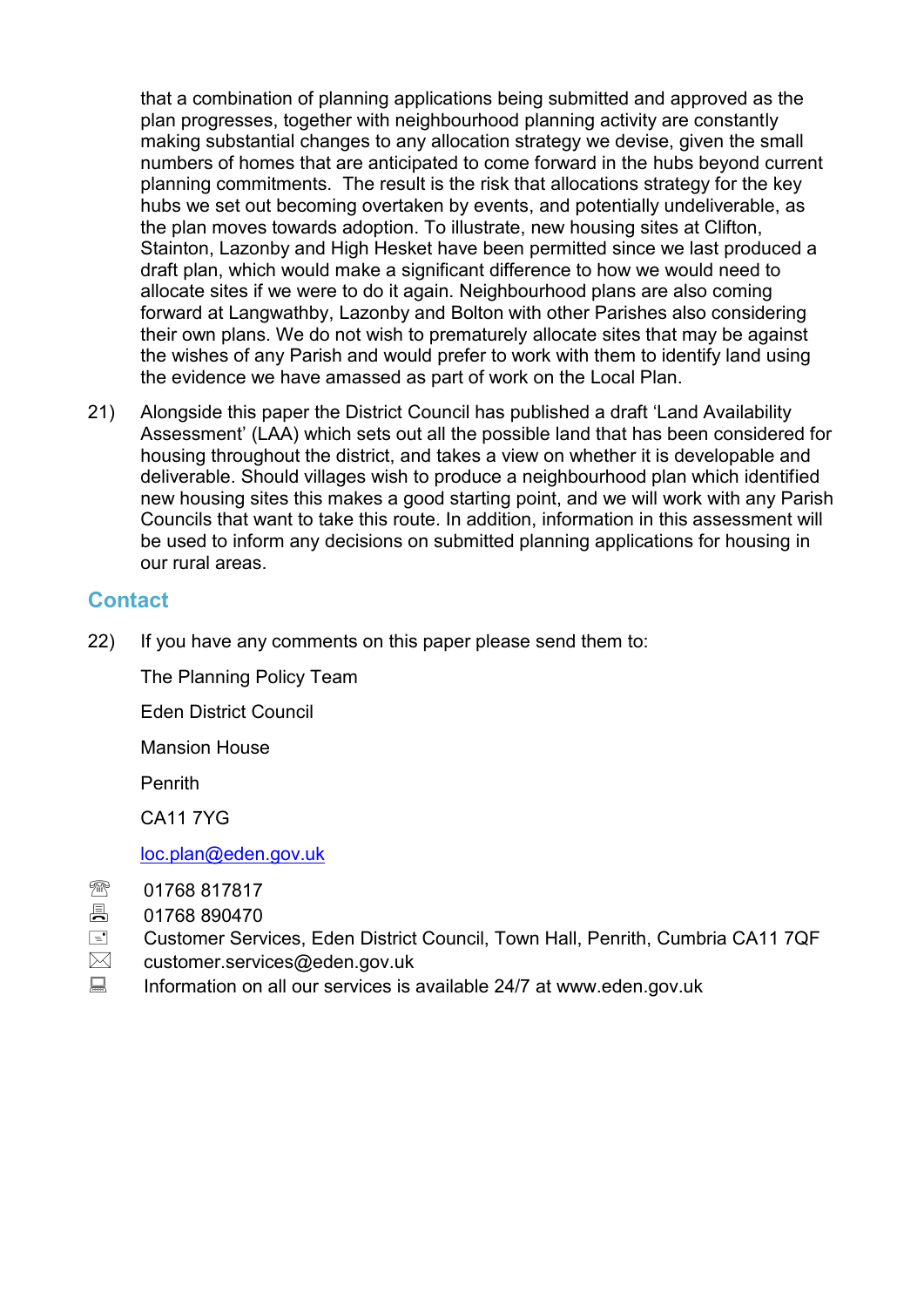## **Appendix 1 – List of Key Hubs With Services**

The following table sets out all villages with 100 or more dwellings (measured through council tax records) and current service provision.

|                 | <b>Settlement</b>                | Core<br><b>Strategy</b><br><b>Designation</b> | <b>Preferred</b><br><b>Local Plan</b><br><b>Designation</b><br>2015 | <b>Primary</b><br><b>School</b> | <b>Post</b><br><b>Office</b> | <b>Shop</b> | <b>Village</b><br>Hall | Pub | <b>GP</b> | Church | <b>Number</b><br>of<br>facilities | <b>Notes</b>                                                                                                                                                                            |
|-----------------|----------------------------------|-----------------------------------------------|---------------------------------------------------------------------|---------------------------------|------------------------------|-------------|------------------------|-----|-----------|--------|-----------------------------------|-----------------------------------------------------------------------------------------------------------------------------------------------------------------------------------------|
| 1               | Shap                             | <b>LSC</b>                                    | Key Hub                                                             | Υ                               | Y                            | Υ           | Y                      | Y   | Y         | Υ      | $\overline{7}$                    | Lost 106 daily bus service in<br>autumn 2014. Funding for<br>Tuesday, Thursday and<br>Fridays service to Penrith (1<br>a day) agreed January 2015.<br>College day service to<br>Kendal. |
| $\overline{2}$  | Stainton                         | <b>LSC</b>                                    | Key Hub                                                             | Y                               | Y                            | Y           | Y                      | Y   |           | Y      | $6\phantom{1}$                    |                                                                                                                                                                                         |
| 3               | Lazonby                          | <b>LSC</b>                                    | Key Hub                                                             | Y                               | Y                            | Y           | Y                      | Y   |           | Y      | $6\phantom{1}$                    |                                                                                                                                                                                         |
| $\overline{4}$  | Kirkby Thore                     | <b>LSC</b>                                    | Key Hub                                                             | Y                               | Y                            | Y           | Y                      | Y   |           | Y      | $6\phantom{1}$                    |                                                                                                                                                                                         |
| 5               | Brough & Church<br><b>Brough</b> | <b>LSC</b>                                    | Key Hub                                                             | Υ                               | Y                            | Y           | Y                      | Y   | Y         | Υ      | $\overline{7}$                    |                                                                                                                                                                                         |
| 6               | Tebay                            | <b>LSC</b>                                    | Key Hub                                                             | Υ                               | Y                            | Y           | Y                      | Y   | Y         | Y      | $\overline{7}$                    | Lost 106 daily bus service in<br>autumn 2014. College days<br>service to Kendal, and<br>Tuesday, Thursday and<br>Fridays service being<br>reintroduced to Penrith (1<br>bus per day).   |
| $\overline{7}$  | Langwathby                       | <b>LSC</b>                                    | Key Hub                                                             | Υ                               | Y                            | Y           | Y                      | Y   |           | Y      | 6                                 |                                                                                                                                                                                         |
| 8               | Greystoke                        | <b>LSC</b>                                    | Key Hub                                                             | Y                               | Y                            | Y           | Ý                      | Y   |           | Ý      | $6\phantom{1}$                    | Lost 105 bus service in<br>autumn 2014.                                                                                                                                                 |
| 9               | Kirkoswald,                      | <b>LSC</b>                                    | Key Hub                                                             | Y                               | Y                            | Y           | Y                      | Y   | Y         | Y      | $\overline{7}$                    |                                                                                                                                                                                         |
| 10              | Sockbridge and Tirril            | <b>LSC</b>                                    | Key Hub                                                             |                                 |                              | Y           | Y                      | Y   |           |        | $\overline{3}$                    |                                                                                                                                                                                         |
| 11              | Culgaith,                        | <b>LSC</b>                                    | Key Hub                                                             | Υ                               |                              | Y           | Y                      | Y   |           | Y      | $\overline{5}$                    |                                                                                                                                                                                         |
| 12 <sup>2</sup> | Clifton,                         | <b>LSC</b>                                    | Key Hub                                                             | Υ                               |                              |             | Y                      | Y   |           | Y      | $\overline{4}$                    | Lost 106 daily bus service in<br>autumn 2014. College days<br>service to Kendal, and<br>Tuesday, Thursday and<br>Fridays service being                                                  |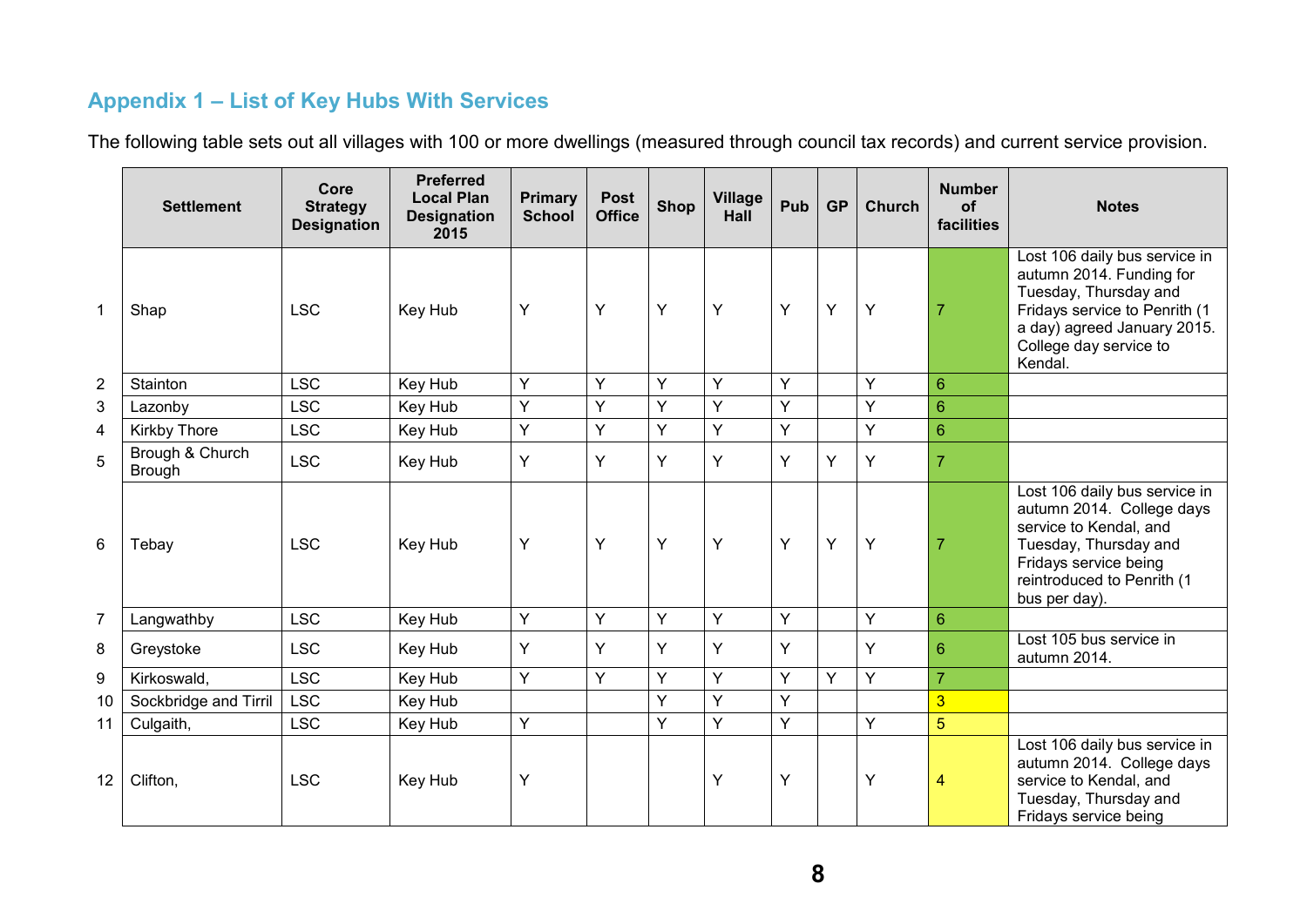|    | <b>Settlement</b>     | Core<br><b>Strategy</b><br><b>Designation</b> | <b>Preferred</b><br><b>Local Plan</b><br><b>Designation</b><br>2015 | <b>Primary</b><br><b>School</b> | <b>Post</b><br><b>Office</b> | <b>Shop</b> | <b>Village</b><br>Hall | Pub | <b>GP</b> | <b>Church</b> | <b>Number</b><br>of<br>facilities | <b>Notes</b>                                                                                                                                                                                                       |
|----|-----------------------|-----------------------------------------------|---------------------------------------------------------------------|---------------------------------|------------------------------|-------------|------------------------|-----|-----------|---------------|-----------------------------------|--------------------------------------------------------------------------------------------------------------------------------------------------------------------------------------------------------------------|
|    |                       |                                               |                                                                     |                                 |                              |             |                        |     |           |               |                                   | reintroduced to Penrith (1<br>bus per day).                                                                                                                                                                        |
| 13 | <b>Temple Sowerby</b> | <b>LSC</b>                                    | Key Hub                                                             | Y                               |                              |             | Y                      | Y   | Y         | Y             | 5                                 |                                                                                                                                                                                                                    |
| 14 | Long Marton,          | <b>LSC</b>                                    | Key Hub                                                             | Y                               |                              |             | Ÿ                      | Y   |           | Ÿ             | $\overline{4}$                    |                                                                                                                                                                                                                    |
| 15 | Bolton,               | <b>LSC</b>                                    | Key Hub                                                             | Y                               |                              |             | Y                      | Y   |           | Ý             | $\overline{4}$                    |                                                                                                                                                                                                                    |
| 16 | Morland,              | <b>LSC</b>                                    | Key Hub                                                             | Y                               |                              | Y           | Y                      | Y   |           | Ÿ             | $\overline{5}$                    |                                                                                                                                                                                                                    |
| 17 | Orton                 | <b>LSC</b>                                    | Key Hub                                                             | Υ                               | Y                            | Y           | Y                      | Y   |           | Y             | $6\phantom{1}6$                   | Lost 106 daily bus service in<br>autumn 2014. College days<br>service to Kendal, and<br>Tuesday/Thursday/Friday<br>service being reintroduced to<br>Penrith (1 bus per day).                                       |
|    | Nenthead              | <b>LSC</b>                                    | Village/Hamlet                                                      | Y                               | Y                            | Y           | Y                      | Y   | Y         | Y             | $\overline{7}$                    | In the North Pennines AoNB                                                                                                                                                                                         |
| 18 | Armathwaite           | <b>LSC</b>                                    | Key Hub                                                             | Y                               | Y                            | Y           | Y                      | Y   |           | Ÿ             | $6\phantom{1}6$                   |                                                                                                                                                                                                                    |
| 19 | Warcop                | <b>LSC</b>                                    | Key Hub                                                             | Y                               |                              |             | Y                      | Y   |           | Y             | $\overline{4}$                    |                                                                                                                                                                                                                    |
| 20 | <b>Great Salkeld</b>  |                                               | Key Hub                                                             |                                 |                              |             | Y                      | Y   |           | Ÿ             | 3                                 |                                                                                                                                                                                                                    |
|    | <b>Eamont Bridge</b>  |                                               | Village/Hamlet                                                      |                                 |                              |             | Ÿ                      | Y   |           |               | $\overline{2}$                    | Lost 106 daily bus service in<br>autumn 2014. College days<br>service to Kendal, and<br>Tuesday, Thursday and<br>Fridays service being<br>reintroduced to Penrith (1<br>bus per day). Fellrunner<br>Thursday only. |
| 21 | Plumpton              | <b>LSC</b>                                    | Key Hub                                                             | Y                               | Y                            | Υ           |                        |     |           | Ý             | $\overline{4}$                    |                                                                                                                                                                                                                    |
| 22 | Skelton,              | <b>LSC</b>                                    | Key Hub                                                             | Y                               | Y                            | Ý           | Y                      | Y   |           | Ý             | $6\phantom{1}6$                   |                                                                                                                                                                                                                    |
| 23 | Hackthorpe,           | <b>LSC</b>                                    | Key Hub                                                             | Υ                               |                              |             | Υ                      | Y   |           |               | $\overline{3}$                    | Lost 106 daily bus service in<br>autumn 2014. College days<br>service to Kendal, and<br>Tuesday, Thursday and<br>Fridays service being<br>reintroduced to Penrith (1<br>bus per day).                              |